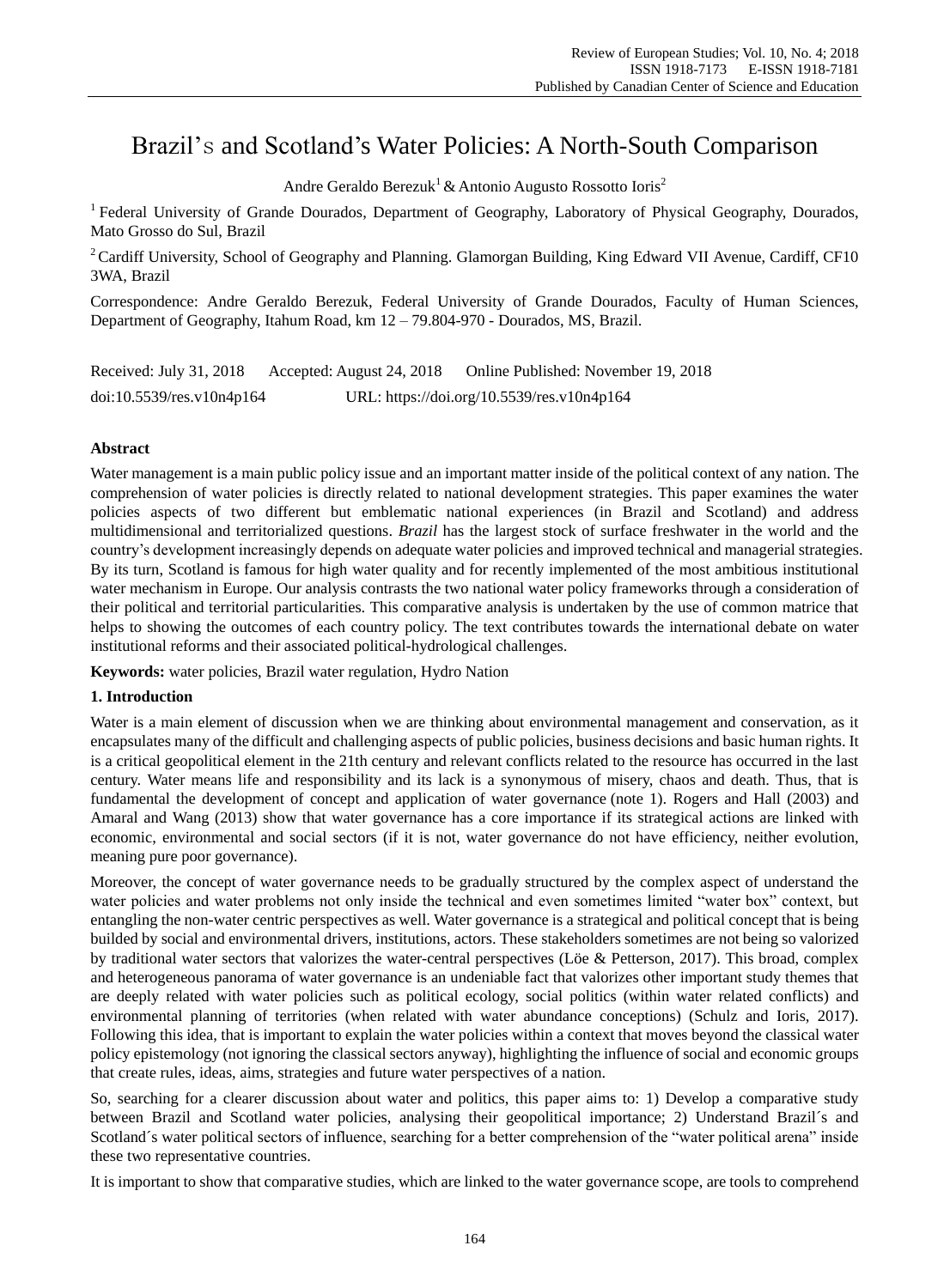strong or weak strategical points inside country policies and actions and if these core points are similar or not around water world policies. Some references could be set here, as Rogers (2002) and his description of Mexico, Brazil, Chile, Argentina and Honduras policy water situation, Barraqué (2003) and his comparative water policy study between some European countries, Huntjens et al. (2011) and an interesting comparative study of water governance among eight different countries, and Hurlbert and Diaz (2013) with a Chile and Canada's comparative water study. These examples have explained the sort of challenges that are being present at the aim of transform a water policy into an efficient, social and equity and sustainable one. Following this idea a comparative study between Brazil and Scotland is a traditional way of research within water governance area but which has true value and good results.

A comprehension between Brazil and Scotland water policies offers important insights, even because Brazil has the biggest freshwater reserves in the world and Scotland has one of the highest levels of water quality. Brazil has 12% of all superficial water of the planet, and 28% of America's continent water resources. More than a half of this water quantity comes from Amazon Basin. In addition, this country has very important aquifers (e.g. Alter do Chão, Serra Geral and Guarani) which contribute substantially with Brazil water stock (GEO Brasil, 2007). On the other hand, the majority of Brazilian water reserves are located in remote areas, far from the main metropolitan centres as Rio de Janeiro, São Paulo, Belo Horizonte, Salvador, among other Brazilian capitals. Because of that, Brazil has the challenge of developing its water policies, protect the quality of its own water and modernizes its management water system to: 1) reduce the waste rate of potable water; 2) guarantee enough quantity of usable water for its internal demands of production and energy; and, lastly, 3) solve its historical problem of water shortage in North-east region and in rapidly growing metropolitan areas and agribusiness production regions.

Brazil have improving its water policies since the creation of Law 9433 in 1997, aiming for a more efficient, sustainable and decentralized water system of management. Nevertheless, an optimum water management system needs a creation of a new structure of management with an enough technical cover data of Brazilian water potential, plus capable human resources working through rational methodological proceedings. That is a real challenge to the Brazilian nation.

In the other hand of this comparative study, Scotland is a country remarkably associated with water resources quality and availability (especially surface water), with a great potential for further uses. More than that, Scotland has a deep historical link related about water (e.g. salmon and trout fishering activities, whisky production, and lake tourism activities). About this issue, we will quote the paragraph below (Scottish Development International, 2015, p. 7).

*Scotland is a water rich country, has the wettest climate in the United Kingdom (UK) with the Western Highlands of Scotland being one of the wettest places in Europe. Over 1.9% of land surface in Scotland is covered by freshwater, with around 70% of the area and 90% of the volume of all the UK's inland surface water found in Scotland. The water contained in Loch Ness is nearly twice the amount found in all the standing waters of England and Wales combined.* 

The notorious power of water resources in Scotland's territory gives condition to the development of the Hydro Nation strategy that the Scottish Government wants to develop (note 2). The Hydro Nation project could be described as an important Scotland's bet through European countries and also around the globe. Hydro Nation concept is a relevant geopolitical way of strengthening their influence among Europe (not only inside an environmental scope), as a reference of water globe technical and methodological centre, spreading its technical influence about water know-how.

The political Hydro Nation project is a vision of a more structured and sustainable Scotland about water resources policies and exploitation, low carbon emissions and saving energy. Moreover, Scottish Government refers about this initiative as a try to aim for the strengthening of Scotland position as a technological centre of water and environmental planning around Europe and the world (Scottish Government, 2012; 2015). The Hydro Nation challenge is to place Scotland as a world leader in: the governance of water resources, partnering with other nations in developing their water governance framework; the performance of its water industry (domestically and internationally) and its transformation to low-carbon sustainable approaches; the role that its research community takes in international research programmes, and; adding value to its water resources for the economy (Scottish Development International, 2015, p. 4).

Nevertheless, Hydro Nation project could be classified as an action to gain more evidence and influence within UK political arena, particularly considering the latent agenda of national independence that regularly bursts forth in the political debate. About this hypothesis, we could link an interesting study of Royles and McEwen (2015) about climate change, environmental sector and the political competences between Scoltand, Wales and UK.

Remembering about the political arena within Hydro Nation times, the result of 2016 UK Referendum is turning the Scottish-British relationship a bit more conflictive, with a consolidation of the Brexit political process within the European Union becoming a possible threat to the Hydro Nation project development. It's important to remember that the massive Scotland population had chosen to stay in the EU (62% REMAIN against 38% LEAVE, BBC UK Referndum [http://www.bbc.com/news/politics/eu\\_referendum/results\)](http://www.bbc.com/news/politics/eu_referendum/results), a huge different if we compare the final result at UK overall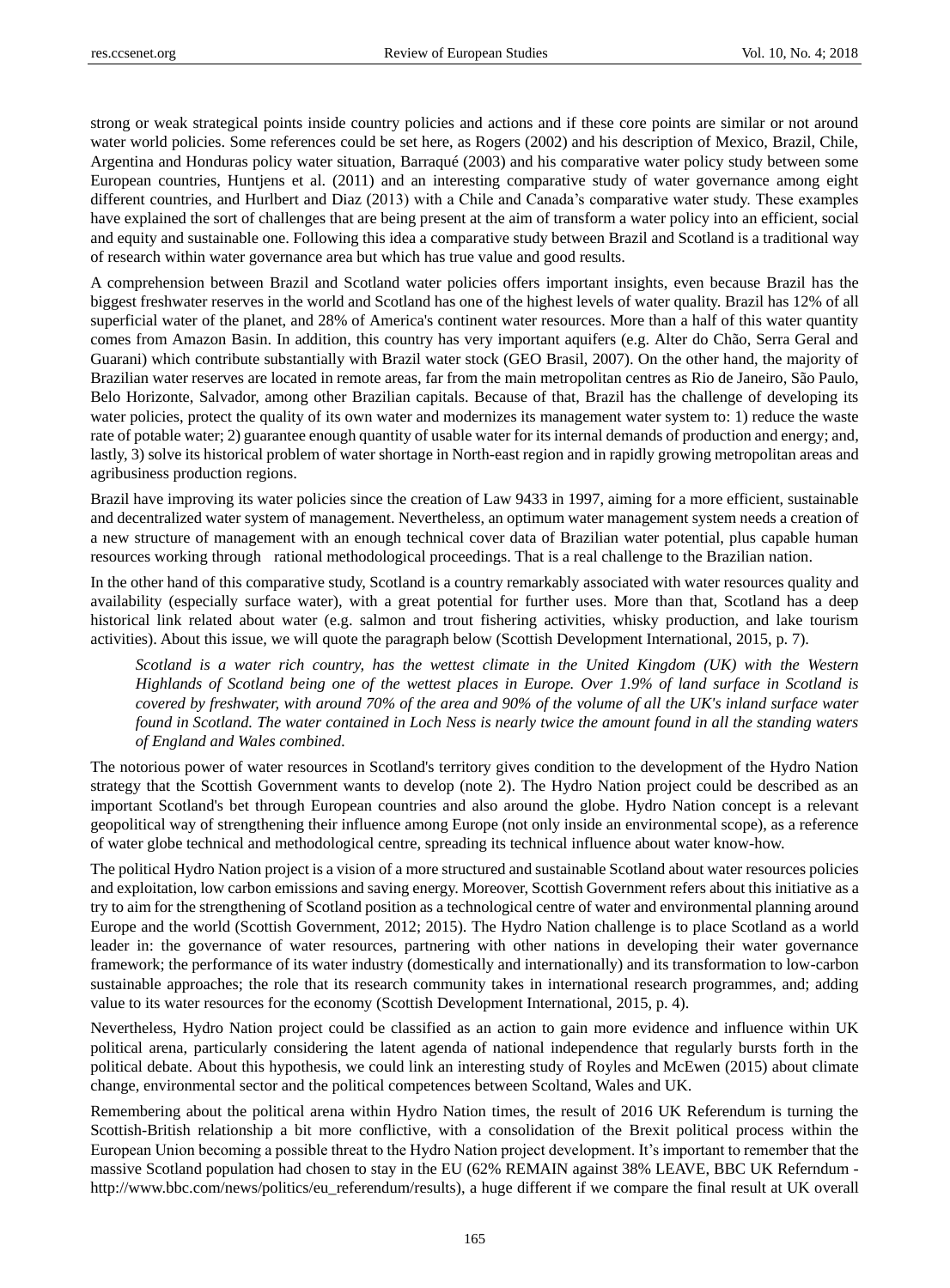(48% REMAIN, 52% LEAVE, The Guardian UK referendum: full results and analysis. [http://www.theguardian.com/politics/ng-interactive/2016/jun/23/eu-referendum-live-results-and-analysis.\)](http://www.theguardian.com/politics/ng-interactive/2016/jun/23/eu-referendum-live-results-and-analysis).

## **2. Methodology**

After a comprehension about the main references of water policies between Brazil and Scotland (to understand their geopolitical scenario), we want to develop a briefly water policy analysis between them. The technical tool for analysis that was chosen is an elaboration and interpretation of a common matrice showing the good and the conflictive aspects of each country policies.

# **3. Brazil and Scotland – Water Policies**

Brazil and Scotland have some points in common about their water policies, both countries are attached to some water international conventions. We could give some examples of these conventions: the principle number 2 of Stockholm Declaration (endnote 3); the strengthening of human water access in 1977 (United Nations Water Conference, Mar del Plata, Argentina); the realization of Dublin Conference (The Dublin Statement on Water and Sustainable Development) in 1992, which shows in its principle number 4 that "*water has an economic value in all its competing uses and should be recognized as an economic good*". Dublin Conference was an important event that prepared nations to UN Conference for Environment and Development (UNCED) that was developed at same year, in 1992 in Rio de Janeiro, Brazil. That is relevant to mention the fact that UNCED was the conference that officialized the concept of sustainable development (Salman & McIverney-Lankford, 2004). Thus, we can present three main aspects related to water policies in the whole world and between these two countries as well:

1) The universal access to water by human populations;

2) Water as an economic good with economic value;

3) Water as a passive element of exploration, following the principles of sustainability.

Therefore, Brazil and Scotland follow this main concept into their water policies frame. In Brazil, the water policy frame is the Brazilian Water Act - Law 9433; In Scotland, the water policy frame is the Water Environment and Water Services Act of 2003. More than that, WEWS is strongly related with EU Water Directive Framework (2000).

Scotland is making a priority choice trying to become a leadership in water policies through a strengthening of concepts and geopolitical strategies of the Hydro Nation project (Scottish Development International, 2015). Moreover, Scotland is trying to become a world leader within hydric development actions inside a future world scenario that water issues are going to be more critical and complex. This issue is becoming more critical when we link this issue with global warming point (gradually becoming more influential each day since Post-World War II). Thus, the meaning of Hydro Nation is a fundamental element about Scotland geopolitical position inside a British and a European context. On the other hand, Brazil has a natural main role within global water policies, because Brazilian Territory has an undeniable strategical position about this matter. These countries are working hard to optimize their water policies and hydric infrastructures, within juridical, technical and political scopes. Table 1 shows the most important laws that related with water policies in Brazil and Scotland.

Table 1. Main legislation related to Brazil and Scotland water management

| <b>BRAZIL</b>                                                                                  | <b>SCOTLAND</b> (endnote 4)                             |
|------------------------------------------------------------------------------------------------|---------------------------------------------------------|
| - Law 9433/1997 – Brazilian Water Act                                                          | - Water Environmental and Water Services Act (2003);    |
| - Law 9984/2000 - creation of Brazilian Water Agency                                           | - Flood Risk Management (2009);                         |
| - Decree CONAMA 357/2005 – classification of water-River Basin Management Planning – 2009/2015 |                                                         |
| quality levels in Brazil                                                                       |                                                         |
| - Decree CONAMA 396/2008 – classification                                                      | of Water Environment (Controlled Activities) (Scotland) |
| groundwater quality levels in Brazil                                                           | Regulations 2011                                        |
| - Law 12.651/2012 – Brazilian Forest Code                                                      | - Water Framework Directive - 2000                      |
| - Law 11.445/2007 – Brazilian Sanitation Law                                                   | - Water (Scotland) Act - 1980                           |
|                                                                                                | - Sewerage (Scotland) - Act 1968                        |
|                                                                                                | Environment Act - 1995                                  |
|                                                                                                | - Environmental Protection Act 1990, Part II, Waste on  |
|                                                                                                | Land                                                    |

See<http://www.gov.scot/Topics/Environment/Appeals/EnvironmentalLegislation> – about Scotland political acts Source: Created by the authors

# **4. Two Different Countries and One Issue**

When we compare Brazilian and Scottish water policies, we identify that these policies have different political and level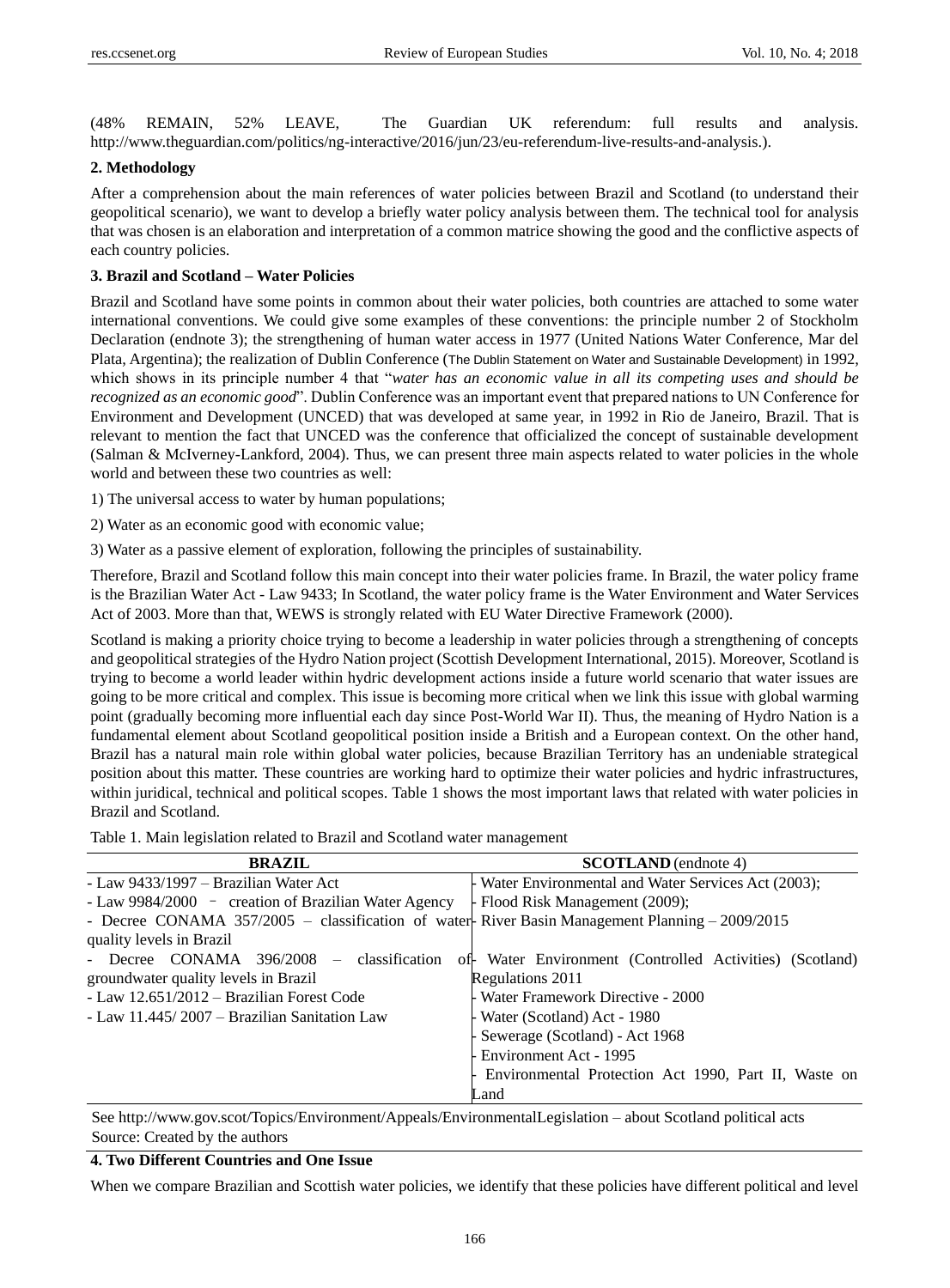scopes, but it has many similar points, indeed. Each country is searching to strengthen its policy, seeking for more efficiency in its actions. Starting this comparative analysis, we should emphasize the most positive Brazilian point entangled about this issue: the juridical development of internal water laws (since the 1990's, especially from 1997 with the creation of Brazilian Water Law, until nowadays). However, Scottish technical-methodological water system, which is entangled with its laws (e.g. Water Environment and Water Services – WEWS), is showing a notorious efficiency at the present, which have become the Scotland's major point.

Essentially, Brazil has a comprehensive juridical framework of water laws, but Scotland has a better water management system. We will present some aspects about this point of view. First, the Scottish territorial scale of action (with a territory size equal of Brazilian Santa Catarina State) could allow a more efficient water management system than Brazil, however, to resume this comparative analysis within a scale factor is a naive thought. Anyway, that is a fact of ANA (Brazilian Water Agency) has a very different scale of action then the Scottish Environment and Protected Areas when we think about water management systems with different challenges, tasks and perspectives. A second relevant point is about WEWS law (2003) which has an axiological link with Water Framework Directive - WFD (Directive 2000/60/EC). WFD represents the European bet to modernize its water policy, and WEWS represents a Scottish way to develop its own water policy through WFD rules. The juridical and the technical influence of EU sector are elements that strength the strategical WEWS actions in Scotland, which means a strategical and positive influence of Europe water and environmental policies inside Scotland and Great Britain's policies scope. Lowe and Ward (1998) and Bache and Jordan (2006) can explain about the process of Britain Europeanization of its politics, the hard path of its internal implementation and following profits about that.

Nonetheless, Brazil does not have the same regional partnership to help with its water policy scope because MERCOSUL does not reach the same organization level that UE related to water, environmental, juridical and technical scopes. It means that WEWS structure and technical know-how are better developed because of the European and British water policies have experienced hard challenges among decades. In another way, Brazil faces the challenge of strengthening its water policy by itself since 1997 even with MERCOSUL partnership.

Describing this matter a bit more, we realize the Brazil struggles to become its water policy more efficient inside a technical view since 2000's. Some proves of this Brazilian struggle are the first evolutions of Brazilian River Basin Committees, the development of Brazilian Water Agency strategical actions, the creation of Brazilian State Water Programs (e.g. Brazilian Water Provides Program), and the development of PES projects (still very shy Brazilian initiative nowadays). Anyway, there is still a lack of technical know-how investments which searches for a better accomplishment of the Brazilian Water and Environmental juridical scope. Brazil seems that does not have enough technical resources yet that could develop an efficient water management system which could protect its water potential inside its 8,5 million kilometres' square of area.

An important factor to achieve a better technical water policy efficiency in Brazil is a strengthening of Brazilian water strategies and organization. The Brazilian water institutes strengthen certainly could be result on better achieves for higher levels of technical and political credibility. About this context, Fukuyama (2005) emphasizes that strong national institutes have a main role for every national development project. However, stronger water national institutes only come true when their human resources are technically strengthened as well, (which is strictly related to proceedings of know-how actions and logistic). Without a technical development of human resources and the water system, Brazil may suffer a possible blackout into its strategical actions. Brazil could prevent a possible "blackout", as long as pay attention in the following issues: 1) the lack of knowledge of its own national water characteristics (poor water diagnosis in remote but important areas of Brazilian territory); 2) unreliable prognosis within the strategical actions of Brazilian water projects (you cannot prognoses anything if you do not know about your water resources data); 3) lack of rational sustainability actions inside water policy actions; 4) unclear and not pragmatic actions or rules within the technical scope of water actions (lack of vision about strategical future actions).

About Scotland, the EU geopolitical complexity might be a possible threat to Scottish water policy development by itself (the EU group is composed by a large number of nations with different economical sizes and different territorial configurations each one, different geopolitical positions and ambitions and with a great range of cultural or even ethnical aspects). Another relevant point for Scotland is a strong desire of good part of Scottish people to be independent of United Kingdom (even with the NO victory in 2014 with the plebiscite) which could bring some questions about Scottish water policy actions (e.g. some questions related with water tax incomes with UK, or some water exploration allowances or royalties). It is important to remember that Scotland has more stored water than any other part of UK. More than the historical desire for Independence, Scotland does not like so much the controversial result and victory of the LEAVE inside UK Referendum. The consolidation of Brexit process could stress even more main political positions, very likely the water issue.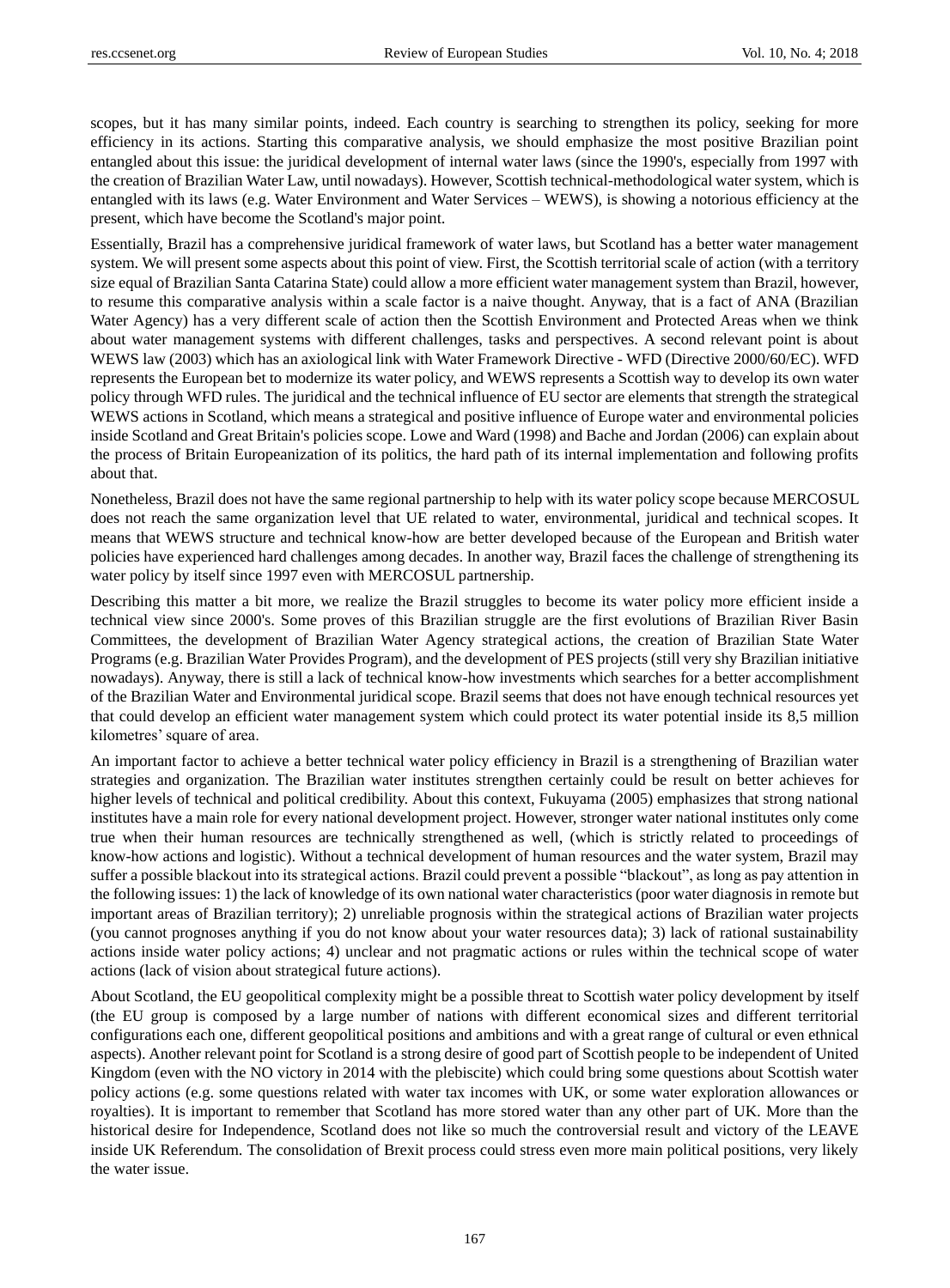Showing a bit more about Scottish side of this analysis, the Scottish water policy is significantly technical, aiming a comprehension, a management and an accurate identification of water quality levels. However, Scotland's water policy touches into a polemical issue when we search about the power of different Scottish water social groups or actors. The existence of powerful groups that may influence the strategical actions and centralized the water political directions could be a weakness point of Scotland water policy. Nonetheless, Brazil has this same weakness political aspect as well, which we should describe this analytical aspect as a common characteristic of general water policies scope.

#### **5. Water Is an Important Issue for Whom?**

The comprehension of the water policies actions is a key element to understand the ideas and aims of territorial actors and policies. When we are describing the Scotland and Brazil study cases, a first way to develop this sort of comprehension is understand the aspects of primary production (agriculture) inside each country. Brazil and Scotland have the livestock sector as an important element of influence into water policies issues despite of each country has different dimensions about its land properties. Livestock sector is a main water consumer (especially because this sector maintains or even rise up its cattle fields). In Brazil, the livestock main activities are the production of cattle meat, chicken and pig, and in Scotland, its activities are mainly related with dairy farmers sector despite of the relevant cattle meat production at Highlands region and the presence of chicken and pig livestock as well. That is a similar point about these two countries. Another important aspect (when we are emphasizing the primary sector) is the existence of a strong landowner "aristocracy" which has the land ownership (this group is composed by important families, clans and powerful enterprises). This "aristocracy" select landowner groups (Brazil and Scotland) and have main influence into water policies discussions though land associations, private land institutes and syndicates as well.

Showing some data about land concentration, it is important to recognise that 76% of Scotland lands are owned by 8% of Scotland landowners, however, 52% of Scotland landowners have only 1.6% of Scotland lands (Economic Report on Scottish Agriculture 2014, p. 7-8). On the other hand, Brazil has the largest land concentration of the planet, with some landowners that have properties with an equally size of European little countries, properties which have more than one million of hectares, in Mato Grosso State, for example. These landowners are representatives of local rural syndicates, which have a powerful influence into every Brazilian River Basin Committee. This way, Brazilian agribusiness sector has a powerful and undeniable influence into water policies actions in all geographical scales of action. Water policies reveal a pure political side (which is strongly related with the global economic "handbook"). It is not only a technical matter indeed.

In order to elucidate the Scottish Agriculture sector, that is highly subsidized nowadays, and without this subsidization, the sector profits would be really smaller or could have a negative balance (Economic Report on Scottish Agriculture 2014, p. 19, chart 3.5). Few sectors could show some profit without a subsidization action by government as dairy farmers sector or cropping farms. The dairy farmers sector is in a light better situation, which are geographically located at centre-south, east and Borders regions in its majority (Economic Report on Scottish Agriculture, map 5, p. 11, 2014).

When we describe about the properties values in Scotland, the most values ones are located in Lowlands (south, centre-south and Borders region) and into the East Coast region (at Edinburgh-Aberdeen corridor until Inverness City region). It is important to show the strategical importance of Dumfries and Galloway and Ayrshire regions when we are describing about milk cattle (Economic Report on Scottish Agriculture 2014 p. 53, chart 5.5). About cattle meat sector in particular, Grampian's and Highlands have a mainly importance. This is an important Scottish group which has some influence into Scotland water resources actions.

About Brazil, when we are discussing about Brazilian Agriculture sector, it is important to show the strength of cattle meat sector, soybean and corn crop fields (which ones are deeply linked with cattle meat sector), and also the Brazilian rising sector of sugar cane (for producing ethanol fuel and energy). According to the Brazilian Ministry of Agriculture, Livestock and Supplies [MAPA Brazil] (2012), Brazil produced roughly 60 million tons of corn in 2015 and it will be producing 70 millions of tons of corn grain in 2021. The production of soybean reached 72 million tons of soybean grain in 2015 and its perspective for 2021 is nearly 89 million tons. The production of sugar cane is increasing very fast with an expansion of 6,7 million hectares in sugar cane fields, with a perspective of 29 million tons of sugar cane until 2021. At last, cattle meat, pig and chicken production is rising at the same way. That is an undeniable evidence that this sector has a powerful influence inside Brazilian water policies.

Besides, that is important to show that 59% of Scottish Land is rough grazing (Economic Report on Scottish Agriculture 2014, p. 90, chart 8.1). Scottish production has the following percentages: 42% of its production comes from livestock sector, 33% comes from grain fields, 16% of country production is livestock products and 10% come from other activities (Economic Report on Scottish Agriculture, 2014, p. 94, chart 8.4). Despite of Scotland territory be constituted by 59% of rough grazing, the landowner average profits are only worse than the England average  $(\text{\pounds}30,000$  pounds annual). The fact that the agribusiness sector is highly subsidized inserts the Scottish Government into a main role when we are discussing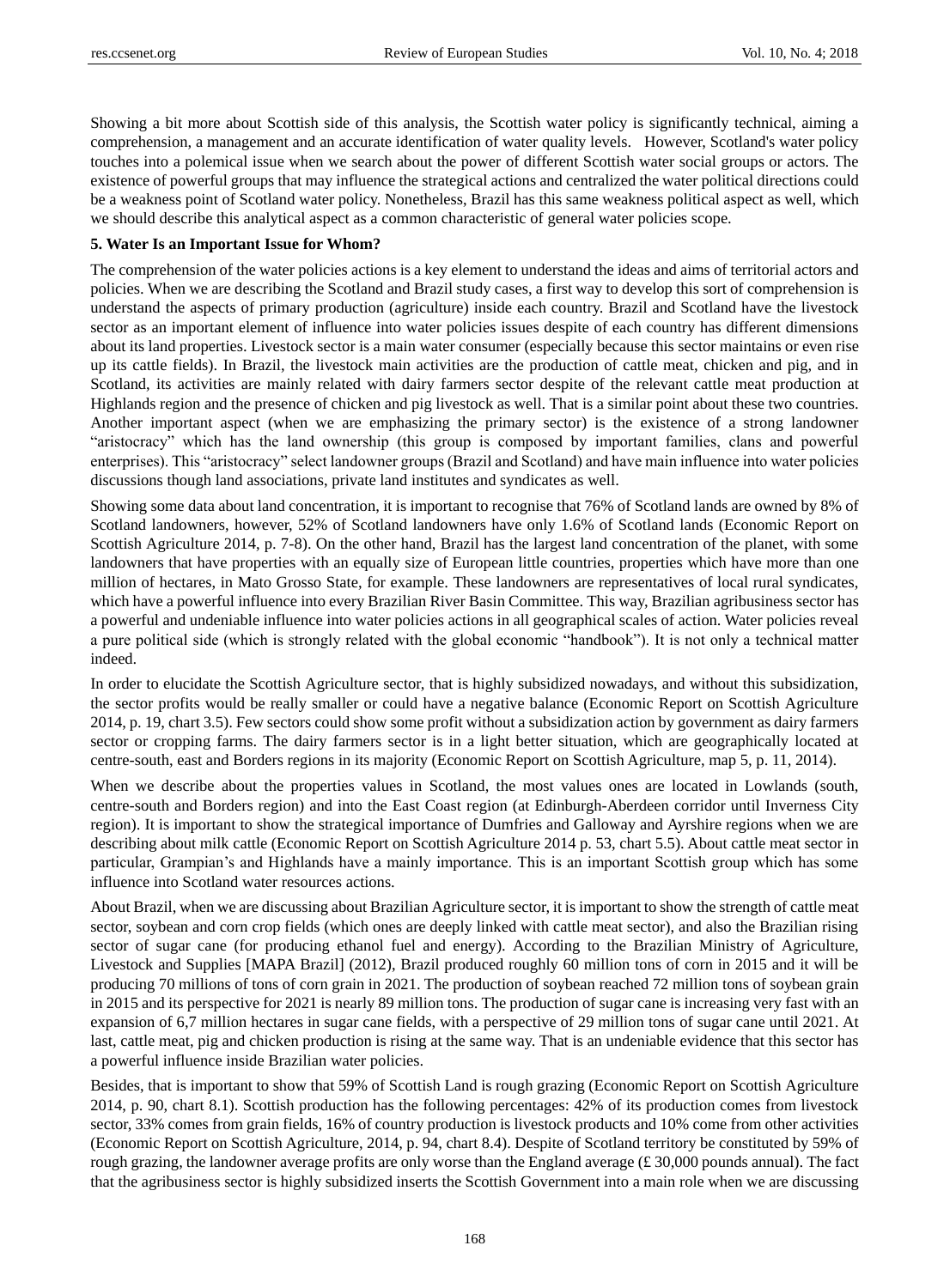about water policies in Scotland.

Another important Scotland "water actor" is malt and whisky sector, which is strongly entangled by its water policy. Famous worldwide, this important activity is meaningful to Scotland's culture. Another strategical activity to Scottish water policies activities is the fishing sector, which is best related with salmon and trout production. Notably, salmon production can be divided between the production from salt-water areas (east and north shores of Scotland) and river and lake areas through all Scotland regions. In Brazil, although distilleries are cultural important elements (e.g. "Cachaça" artisans), they do not have the same power influence in Brazilian water policy scope nowadays. In Brazil, fishing sector does not have the same power of influence than Scotland on water policies strategies, however, Brazilian Government has a particular Ministry for this sector (Brazilian Fishing and Aquaculture Ministry) and this country wants to develop intensively this sector, which is still being partially undeveloped, besides being the country with the Earth largest water potential scope.

In Brazil, when we are discussing about soils, the critical point is the presence of low fertile lands aggravated by high erosional rates. According to the Brazilian Society for the Advancement of Science [SBPC] (2012), there is an estimative of 822 million tons of fertile soils losses every year in Brazil, which 751 million tons of soil losses within cropping areas and 71 million tons of soil losses at cattle field areas. This matter is entangled with the historical forest deforestation, and it is a direct threat against Brazilian's tasks and plans about its water policies development.

There are two other sectors that should be considered into this analysis: the industrial and energetical sectors. Industrial sector uses more quantities of potable water and energy then residential sector activities. In Scotland, geographically, the Edinburgh-Glasgow corridor and Glasgow metropolitan area are the best examples of water industrial uses in Scotland. In Brazil, the strongest industrial areas are in Rio de Janeiro – Sao Paulo metropolitan area or the traditional "Triangle Area" composed by Rio de Janeiro – Sao Paulo – Belo Horizonte, regions that are industrial areas since 1950´s at Getulio Vargas second period of government (Skidmore, 1967). However, there are other relevant industrial areas in Brazil, like Curitiba, Recife, Salvador, Porto Alegre, Fortaleza, among others regional capitals. Industrial sectors are often present at water policies discussions with the role of industrial associations. If we are explaining the energy sector, the region of Aberdeen (Aberdeenshire and City of Aberdeen) highlights as the major energetic producer region. Scotland has a variable energetic park, with modern eolic windmills, hydro power plants (145 hydroelectric plants by Highlands and Islands of Scotland). Thermal power plants are almost closed. More than that, the petrochemical sector and its main importance to Scotland has a significant role inside the water policy scope and nation economical scope, because it is supporting some negative income tax from other state sectors (e.g. agricultural sector which is highly subsidized by Scottish Government). Aberdeen region and the North Sea petroleum sector provides Scotland of gas, energy and maintains part of economic health of United Kingdom, with its annual profits. On the other hand, Brazil still has a strong dependence of its hydroelectric power system, which is extremely dependent of Brazilian territory pluviometrical rhythm. When Brazil suffers with long periods of drought, it rises the utilization of thermoelectric power plants (which are much more expensive and provoke higher levels of air pollution). Brazilian eolic and solar sector is being developed nowadays, with some experiences into Northeast region (at Rio Grande do Norte and Ceara State). It is relevant to show that Brazil is strengthening alternative sources of energy with the development of eolic and solar energy sectors at last (see <http://www.brasil.gov.br/infraestrutura/2016/01/brasil-estara-entre-os-20-paises-com-maior-geracao-solar-em-2018> and [http://www.brasil.gov.br/infraestrutura/2016/01/brasil-sobe-5-posicoes-em-ranking-mundial-eolico\)](http://www.brasil.gov.br/infraestrutura/2016/01/brasil-sobe-5-posicoes-em-ranking-mundial-eolico). In each country, the energy sector is a core one inside water policies actions (petroleum sector in Scotland and hydroelectric sector in Brazil).

Eventually, another relevant point is the social participation inside water policies actions in each country. We can observe that in spite of all efforts towards the decentralization of water policies, the power influence of social groups and NGOs are more rhetorical then practical and real. These groups do not have the same power of the government sphere or powerful market groups as petrochemical and energy sectors or rural associations. However, the social groups are the major ones to be called to save water in critical periods, despite this sector is not the major responsible for the massive spend of potable water. In fact, this is a kind of myth or a strategical prejudice, highly suitable by powerful groups that use much more potable water stores. This fact revels the extremely aggressive behaviour of global market sectors, which is always linked with the Government spheres. The pure technical development of water management system must not be the unique way of action without an ethical and moral reflection about the social water access, even though technical proceedings being very relevant to achieve substantial results inside water policies scope.

Seeking for some political and ideological aspects about water policies (thinking about the social aspects on water resources), a relevant concept to be shown is the environmental ideological context between north *versus* south globe hemispheres (this aspect is quoted by Doyle & McEachern, 1998, note 5). Inside this concept meaning, Brazil government has a speech that aims the struggle against poverty allied with hydric and environmental conservation. Notwithstanding, Scotland has a traditional technical speech which is the concerning with a less polluted water, searching for better levels of water quality. Brazil has a clearer social tendency on its environmental speech, whilst Scotland has a technical tendency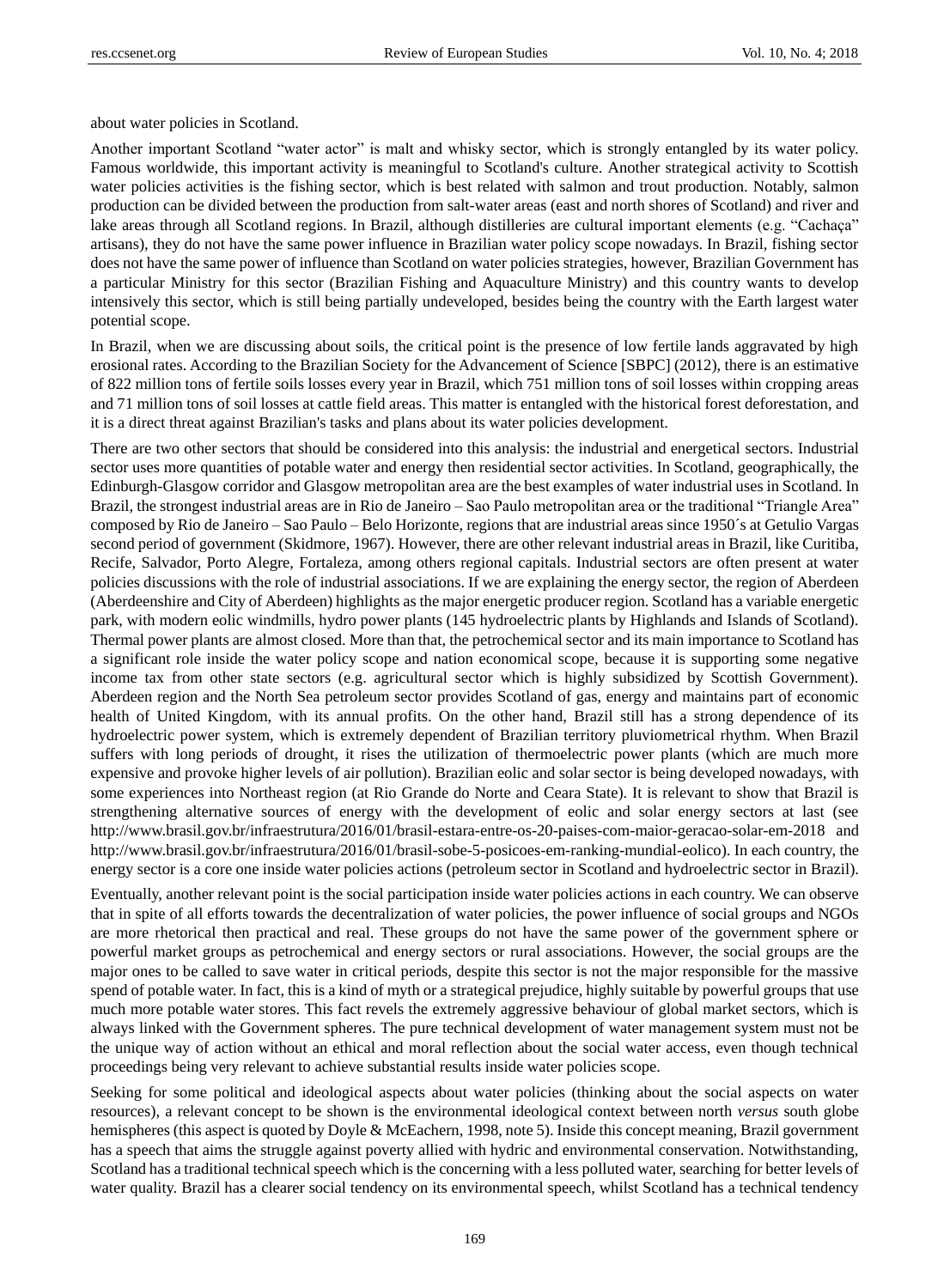#### on its one.

When we are analysing a dialectical relation between environment and water policy this one seems to be more critical by Brazilian side. Brazil has a territory hundred times larger than Scotland, which the Amazon Bioma is located along at a half of its extension. Inside this bioma there is the biggest world rain forest which contributes to main quantities of rain in South America. There are many academic studies about Brazil that believe in a real hydric crisis threat on Brazilian territory if Amazon deforestation process keeps going on. As we can see in Lovejoy & Salati (1983), Walker et. al. (1995), Gash et. al. (1996), Marengo (2007), among others. Another water and climatic threat for Brazil is based on strategies related to its own energetic development. Brazil wants to strength its hydro-energetic sources in the next decades, planning to build new hydro power plants, but it has a highly risk level for the environment.

Thinking about Scotland, this country seems to be one of the most advanced countries about water policies scope inside the European context. Thus, Scotland has a very good water quality level, specially when we describe the water quality level of Highlands or Grampian's regions. The major Scottish focus is the protection of its water quality, aiming the protection of its economy production and its own history. In other words, while Brazil has many concerns about its water actions management (avoiding deforestation and protecting its forests, monitoring its water quality level, developing its River Basin Committees actions), Scotland has the central focus of developing its water monitoring and management system, seeking for accomplish of Water Framework Directives (WFD) specifications, trying to achieve its Hydro Nation goals and expected results.

### **6. Some Results of the Comparative Analysis**

After a briefly explanation about political and even geographical aspects within Brazil and Scotland Water Policies, we can reach to some results at tables 2 and 3:

| <b>Good Aspects</b>                    | <b>Conflictive Aspects</b>                       | <b>Good Aspects</b>              | <b>Conflictive Aspects</b>    |
|----------------------------------------|--------------------------------------------------|----------------------------------|-------------------------------|
| existence of good structure            | there is still lack of                           | good technical level of          | tendency of centralization of |
| of laws for a reasonable               | infrastructure to be applied                     | management within river          | the policy actions;           |
| water policy development;              | within the policy actions;                       | basins:                          |                               |
|                                        |                                                  |                                  | excessive favouring of        |
| existence of a huge water              | shortage of know-how to                          | good level of pragmatism at      | powerful political and        |
| potential into Brazilian<br>territory; | develop technical and<br>methodological actions; | water policy actions;            | economic groups;              |
|                                        |                                                  | existence of water with a        | past conflicts with other     |
| start of the creation of               | excessive favouring of                           | higher quality in its territory; | European nations about        |
| technical levels of the                | powerful political and                           |                                  | environment issues (in a      |
| actions                                | economic groups;                                 | becoming the concept of          | British scope);               |
|                                        |                                                  | sustainability more              |                               |
| strength from social groups            | cannot apply the actions                         | applicable.                      | break with the European       |
| and actions related to water           | when needed and cannot                           |                                  | Union (Brexit) with a         |
|                                        | develop the water sector                         |                                  | possible difficulties of      |
| become the concept of                  | properly;                                        |                                  | dialogue with EU Members      |
| sustainability more                    |                                                  |                                  | and Commissions;              |
| applicable                             | administrative and technical                     |                                  |                               |
|                                        | sectors conflicts inside                         |                                  | possible difficulties of      |
|                                        | water policies management;                       |                                  | dialogue with other regions   |
|                                        |                                                  |                                  | and sectors within UK,        |
|                                        | lack of data about water                         |                                  | especially after Brexit       |
|                                        | resources, even nowadays                         |                                  | process;                      |
|                                        | (2016).                                          |                                  |                               |
|                                        |                                                  |                                  | possible future rupture with  |
|                                        |                                                  |                                  | United Kingdom.               |

Table 2. Some results of Brazil and Scotland water policies aspects matrice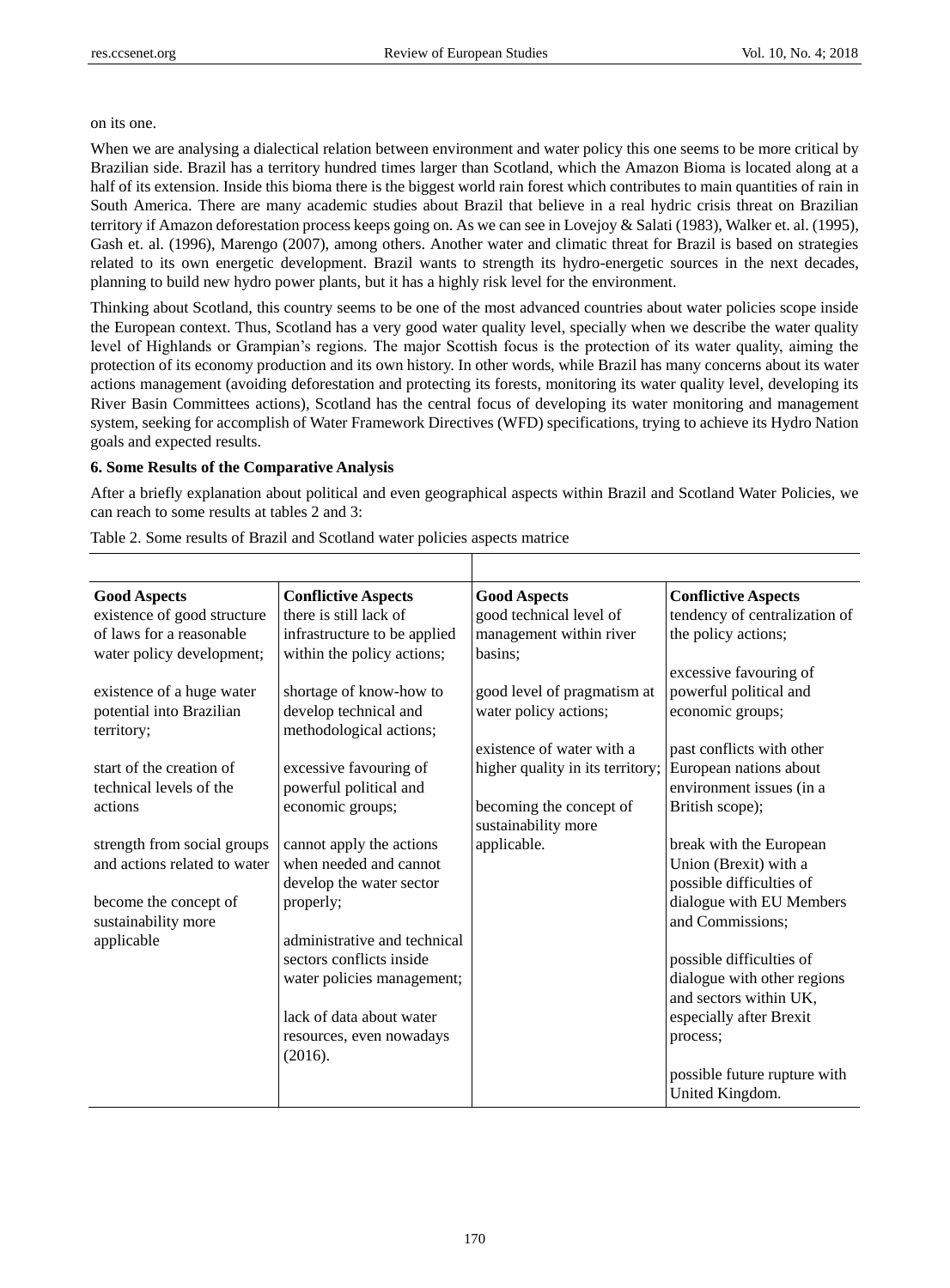Table 3. Key-aspects between Brazil and Scotland water policies scope

| efficient water policy application;                                                                                                                                                                                                                                                                                                                                                                                                                                                                                                                    | - Brazilian Environmental Water Laws are well developed,  - Although a better technical structure is always a goal to<br>however, they need a better technical structure for a more reach, this point is a positive one at Scottish water actions;                                                                                                                                                                                                          |
|--------------------------------------------------------------------------------------------------------------------------------------------------------------------------------------------------------------------------------------------------------------------------------------------------------------------------------------------------------------------------------------------------------------------------------------------------------------------------------------------------------------------------------------------------------|-------------------------------------------------------------------------------------------------------------------------------------------------------------------------------------------------------------------------------------------------------------------------------------------------------------------------------------------------------------------------------------------------------------------------------------------------------------|
| water policies actions;                                                                                                                                                                                                                                                                                                                                                                                                                                                                                                                                | - Agribusiness sector is the strongest water sector inside  - Petrochemical sector has the main influence inside<br>Brazilian water policies. Brazilian Energy sector Scottish water actions. We can show, also, agribusiness<br>(hydro-energy) is another very influential sector within sector (dairy and crop fields), fishery sector and the<br>Glasgow-Edinburgh industrial area as another very<br>relevant sectors about water policies in Scotland; |
| risk to the country;                                                                                                                                                                                                                                                                                                                                                                                                                                                                                                                                   | - Energy sector is very dependent of Brazilian water - Energy sector is partially dependent of Scottish water<br>policy results (and vice-versa), which might be a future actions. Also, Scotland is showing a tendency for<br>hydroelectric sector expansion;                                                                                                                                                                                              |
| macro-scale scope. This condition gives to its water policy<br>a complex and expensive aspect;                                                                                                                                                                                                                                                                                                                                                                                                                                                         | - Brazil is a large country and its water policy must have a - Scotland has not a large territory, even by European<br>standards. This aspect could allow a higher technical level,<br>specially into logistical proceedings;                                                                                                                                                                                                                               |
| federal, provincial and river basin committees are not development and know how;<br>enough structured yet;                                                                                                                                                                                                                                                                                                                                                                                                                                             | - Low administrative and technical knowledge by water  - Better comprehension of technical and administrative<br>technicians is a threat. This aspect could explain why scope of action exists because of its water institutions                                                                                                                                                                                                                            |
| - Despite of Brazilian Water Law valorizes a decentralized  - Scottish water policy actions are influenced by powerful<br>water policy scope, its water policy still has a centralized groups (petrochemical sector, energy sector, dairy sector,<br>aspect strengthen by traditional powerful groups salmon and fishering associations, industrial sector).<br>(agribusiness and entrepreneur groups). Nonetheless,<br>Brazil searches for a deeper social emphasis inside its<br>water policy scope, aiming for the decentralization<br>achievement; |                                                                                                                                                                                                                                                                                                                                                                                                                                                             |
| water technical proceedings. This proceeding aims to water policies development as well.<br>strength Brazilian water institutes and River Basin<br>Committees.                                                                                                                                                                                                                                                                                                                                                                                         | - Government sector has a main position and influence  - Scottish government subsidizes agribusiness sector,<br>within strategical actions because it still must develop its which gives this sector a main position and influence into                                                                                                                                                                                                                     |

#### **7. Conclusions**

Brazil and Scotland are two nations that valorize their water policies and they are staying focused on their strategical water policy actions. Moreover, these two nations have a main geostrategic importance related to water issues (Brazil because its unique freshwater potential, and Scotland because its international famous water quality). However, one of the most important differences that we have found is that Brazil has a chronic problem about the technical monitoring and managering of its water system. While, Scotland has more pragmatism about its monitoring and managering technical efforts about its water system (which could be explained because the national project of Hydro Nation). Brazilian water diagnosis development is a hard task (because of its geographical scale and environment configuration), and for this reason, this country should have a careful elaboration of its technical and methodological expertise to become more efficient its water system. This huge challenge contrast with a very good Brazilian aspect about this matter, which is a comprehensive and good amount of environmental laws at this country.

On other hand, Scotland may have a concern about its actual political situation with the victory of LEAVE at 2016 UK Referendum and the formalization of Brexit process, if we want to explain about its Hydro Nation project. Brexit might impact Scottish water policy: 1) weakening the Scottish position against UK (Scotland vote for REMAIN with a proportion of 70% to 30%); 2) strengthening the traditional Scottish desire to become an independent country (which certainly would create a tension with UK-Scotland relationships and a very likely new approximation with EU), and 3) strengthening a political isolation of UK and Scotland beyond Europe. That's important to say that Scotland wants to be a world leader in water management know-how and this country wants to really avoid this kind of political isolation to Europe as well. This entire context could fortify a geopolitical tension between Scotland and UK, and that's good to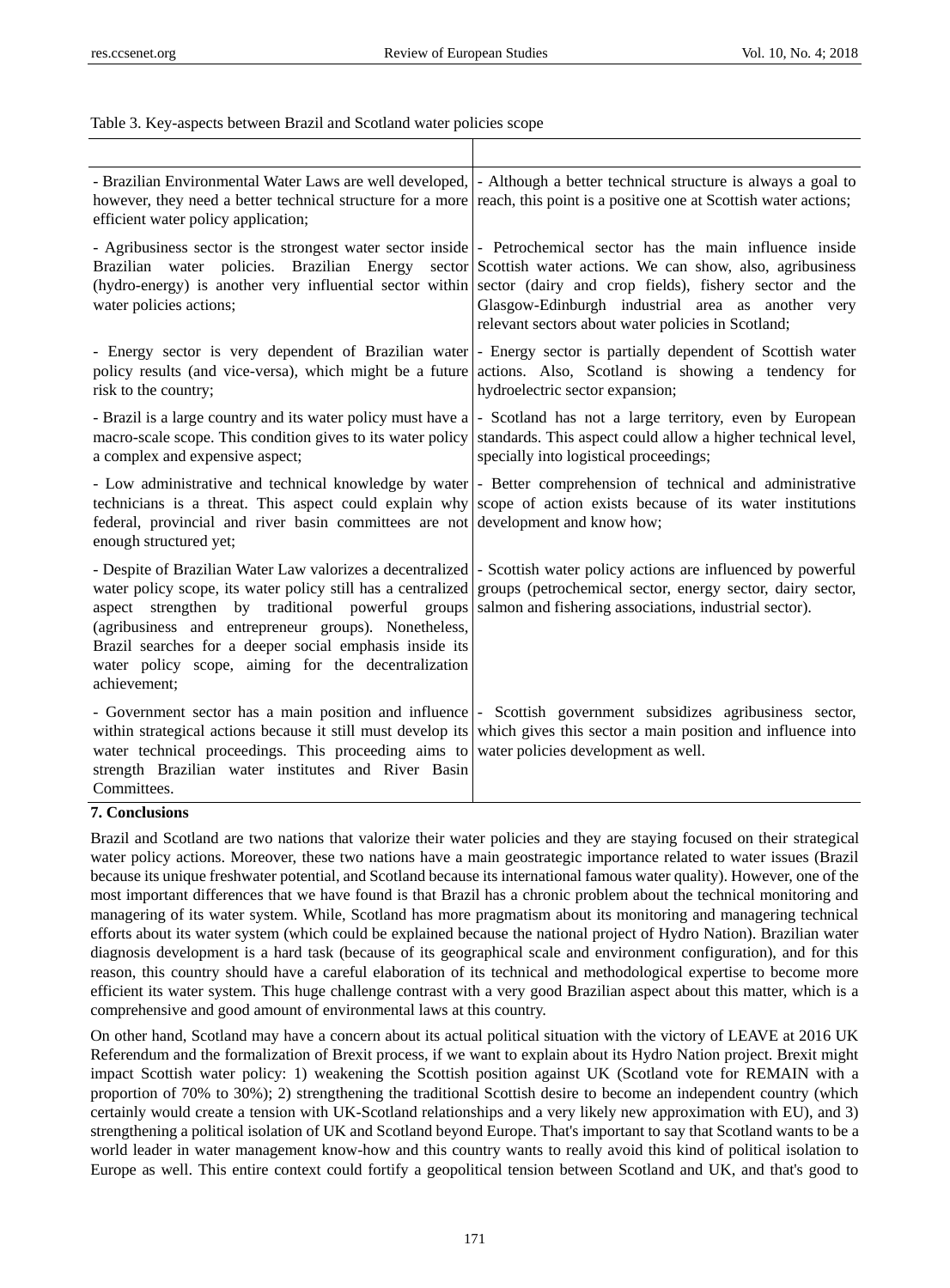remember that Scotland territory has the major part of UK water resources.

At last, it is relevant to bold that Brazil and Scotland have both a centralized agrarian configuration, which a rich and powerful social class has the major portion of the land properties. This aristocracy has a very influent power of decision within each water policy State. For this reason, the dialectic water policy nature *versus* land use processes and domain has a remarkable similarity within these two countries (not forgetting the differences of geographical scale between Brazil and Scotland indeed). Nevertheless, we should explain here, that this fact is a traditional and even an axiological aspect, when we are discussing about water policies. Water policies often represents the interests of landowners and the power of influence of this group inside State questions. However, water policies represent the interests of many other social groups whose argue and claim against powerful landowners influence and/or some State strategies and tendencies.

#### **Notes**

Note 1. General concept of water governance: "Water governance refers to the range of political, social, economic and administrative systems that are in place to develop and manage water resources, and the delivery of water services, at different levels of society". (Global Water Partnership, 2002).

Note 2. Concept of Hydro Nation – "*The concept of Hydro Nation is a strategical geopolitical action of Scotland inside Europe and World context. Scotland wants to use its huge water potential to deliver economic gain to Scotland, help tackle climate change, raise Scotland's international profile, and share knowledge on water issues*". (Scotland, the Hydro Nation, 2012).

Note 3. Stockholm Declaration, principle 2: principle which shows that natural resources of the planet (air, water, biodiversity) must be protected for the good of present and future generations, through a well-developed planning and management process.

Note 4. Scotland began to develop its water policy at 1999, with the reactivation of Scottish Parliament, which was closed since the Treat of Union in 1707. Before 1999, the water regulations had been created by British Parliament in London. United Kingdom had a really difficult task to accept the European Union environmental and water decrees between the 1990´s (Lowe & Ward, 1998). After 1999 with the Scottish Parliament return and after 2000 with an officiation of Directive 2000/60/EC, Scotland is having an interesting political context to develop its water policy better then with United Kingdom all together, starting to plan its project of Hydro Nation.

Note 5. According to Doyle & McEachern (1998), the most important Northern Hemisphere matters related to environmental issues are demographic control, species extinction, climate change or negative environmental, and in Southern Hemisphere the most relevant highlights inside environmental speech are about the social quality of life and the struggle against the poverty levels.

### **Acknowledgements**

The first author would like to express his gratitude:

1) to Laboratory of Physical Geography of Federal University of Grande Dourados – Brazil, because of the material support, in special for Dr. Charlei Aparecido da Silva;

2) to Brazilian Council for Scientific and Technological Development (CNPq) for supporting this search and his post-doctoral period at The University of Edinburgh, under Grant number 200805/2015-0.

#### **References**

Araral, E., & Wang, Y. (2013). Water Governance 2.0: a review and second generation research agenda. *Water Resource Management, Springer, 27,* 3945–3957.<https://doi.org/10.1007/s11269-013-0389-x>

Bache, I., & Jordan, A. (2006). The Europeanization of British Politics. New York: Palgrave MacMillan. <https://doi.org/10.1057/9780230627321>

Barraque, B. (2003). Past and future sustainability of water policies in Europe. *Oxford: Blackwell Publishing, Natural Resources Forum, United Nations, 27,* 200-211. <https://doi.org/10.1111/1477-8947.00055>

BBC. (sept. 2016). EU referendum: results - Retrieved from [http://www.bbc.com/news/politics/eu\\_referendum/results](http://www.bbc.com/news/politics/eu_referendum/results)

BRASIL (abr. 2012). Brasil, projeções do agroneg ócio 2011/2012 a 2021/2022. Bras fia, Ministério da agricultura, pecuária e abastecimento, Assessoria da Gestão Estratégica, EMBRAPA. 50 p.

de Loe, R. C., & Patterson, J. J. (2017). Rethinking Water Governance: Moving beyond Water-Centric Perspectives in a Connected and Changing World, Nat. *Resources, 57,* 75-99.

Doyle, T., & McEachern, D. (1998). Environment and politics. London : Routledge. 206 p.

Economic Report on Scottish Agriculture 2014. (2014). Scottish Government, Rural and Environment Science and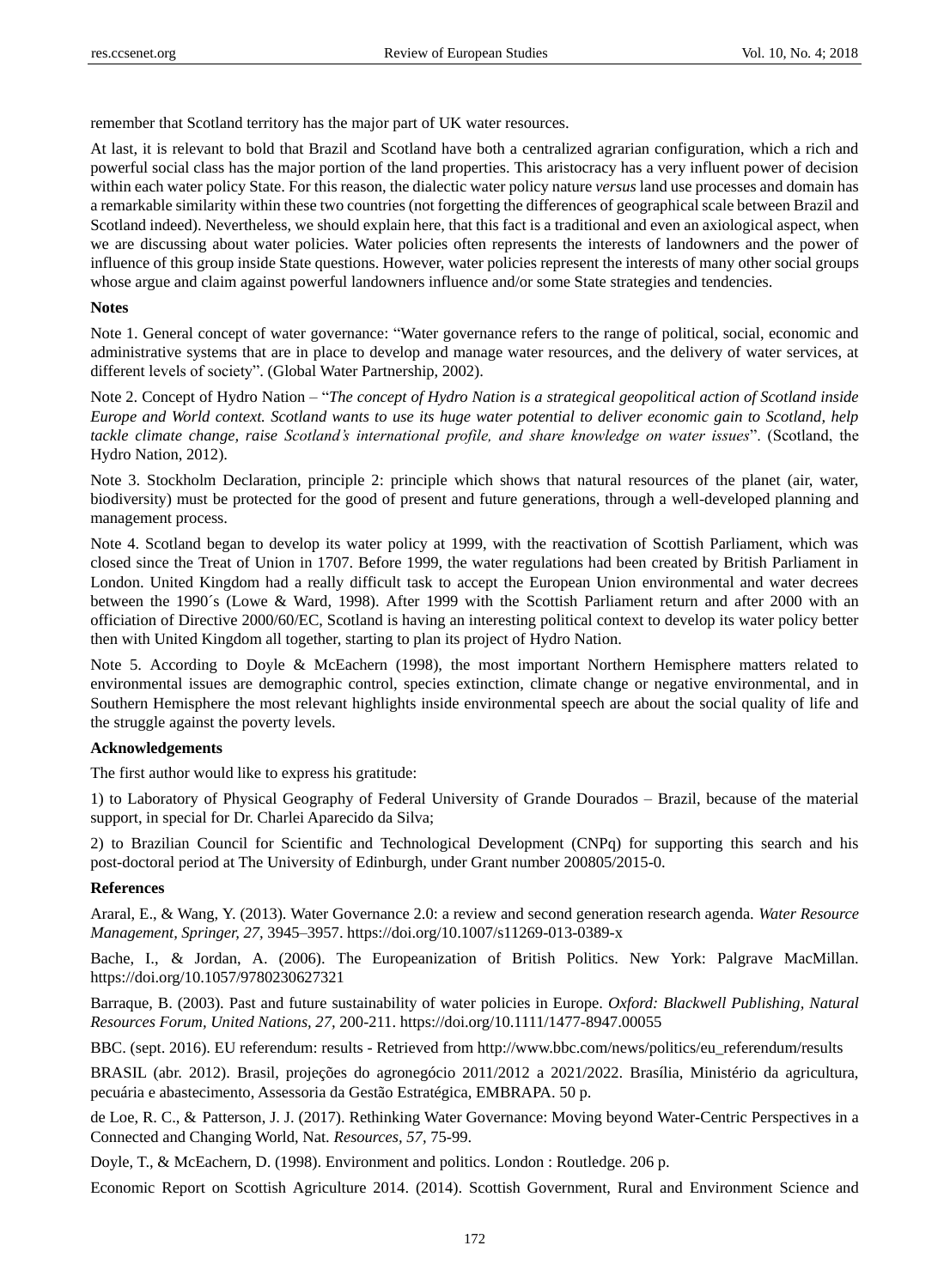Analytical Services. 158 p.

Education Scotland – Silicon Glen – 20th and 21th centuries - Retrieved from <http://www.educationscotland.gov.uk/scotlandshistory/20thand21stcenturies/siliconglen/index.asp> - dez. 2015.

European Commission. (2000). Directive 2000/60/EC of the European Parliament and of the Council of 23 rd October 2000 establishing a framework for Community action in the fiels of water policy. Official Journal 2, 2 December L 327/1. Brussels: European Commission.

Fukuyama, F. (2005). Construção de estados. Rocco, 1 ed., 168 p.

Gash, J., Nobre, C. A., Roberts, J. M., & Victoria, R. L. (1996) Amazonian deforestation and climate. 01. ed. New York: John Wiley and Sons. 611 p.

GEO Brasil. (2007). Recursos hídricos: componente da série de relatórios sobre o Estado e perspectivas do meio ambiente no Brasil. Brasília, MMA, ANA, PNUD. 264 p.

Global Water Partnership, GWP in action. April, 2002. - Retrieved from http://www.gwp.org/globalassets/global/about-gwp/annual-reports/gwp-in-action-2002.pdf

Highlands and Islands of Scotlands (HI Energy) - Retrieved from <http://www.hi-energy.org.uk/renewables/hydro-energy.htm> - feb. 2016.

Huntjens, P., Pahl-Wostl, C., Rihoux, B., Schlüter, M., Flachner, Z., Neto, S., … Kiti, I. N. (2011) Changing climate: a formal comparative analysis of eight water management regimes in Europe, Africa and Asia. *Environmental Policy and Governance, 21*, 145-163.<https://doi.org/10.1002/eet.571>

Hurlbert, M. A., & Diaz, H. (2013). Water governance in Chile and Canada: a comparison of adaptive characteristics. *Ecology and society, 18*(4), 61.<https://doi.org/10.5751/ES-06148-180461>

Ioris, A. A. R. (2008) Water international reforms in Scotland: contested objetives and hidden disputes. *Water Alternatives, 1*(2), 253-270.

Ioris, A. A. R. (2008) Water Policy Making in Scotland: Political Demands and Economic Pressures. *Local Economy, 23*(4), 319-324[. https://doi.org/10.1080/02690940802408052](https://doi.org/10.1080/02690940802408052)

Lovejoy, T. E., & Salati, E. (1983). Precipitating change in Amazonia. *The Dilemma of Amazonian Development, Westview Press, Boulder Colorado*.

Lowe, P., & Ward, S. (1998). British enviornmental policy and Europe: politics and policy in transition. London: Routledge. 326 p.

Marengo, J. A. (2007). Mudanças climáticas globais e seus efeitos sobre a biodiversidade - Caracterização do clima atual e definição das alterações climáticas para o território brasileiro ao longo do Século XXI (Segunda Edição). 2. ed. Brasília: Ministério do Meio Ambiente. v. 1. 214 p.

Page, B., & Bakker, K. (2005). Water governance and water users in a privatised water industry: participation in policy-making and in water services provision: a case study of England and Wales. *International Journal of Water, 3*(1), 38-60. <https://doi.org/10.1504/IJW.2005.007158>

Rogers, P. (2002). Water governance in Latin America and the Caribbean. Inter American Development Bank's Annual Meeting, Sustainable Development Department - Environment Division. 81 p.

Rogers, P., & Hall, A. W. (2003). Effective water governance. Stockholm: Elanders Novum: Global Water Partnership. 44 p. ISBN: 91-974012-9-3

Royles, E., & McEwen, N. (2015). 'Empowered for Action?: Capacities and constraints in sub-state government climate action in Scotland and Wales' Environmental Politics[. https://doi.org/10.1080/09644016.2015.1053726](https://doi.org/10.1080/09644016.2015.1053726)

Salman, S. M. A., & McIverney-Lankford, S. (2004). The human right to water. Washington: The World Bank. 180 p. <https://doi.org/10.1596/0-8213-5922-3>

Schulz, C., & Ioris, A. A. (2017). The paradox of water abundance in Mato Grosso, Brazil. *Sustainability*, *9*(10), 1796.

Scottish Government (aug. 2015). – Environmental Legislation - Retrieved from <http://www.gov.scot/Topics/Environment/Appeals/EnvironmentalLegislation> – aug. 2015.

Scottish Government (mar. 2015). Scotland: the Hydro Nation – Delivering results in the water sector, capability statement. Edinburgh: The Scottish Government, St. Andrew House. 38 p.

Scottish Government. (2012). Scotland: the Hydro Nation - Prospectus and Proposals for Legislation. Edinburgh: The Scottish Government, St. Andrew House. 37 p.